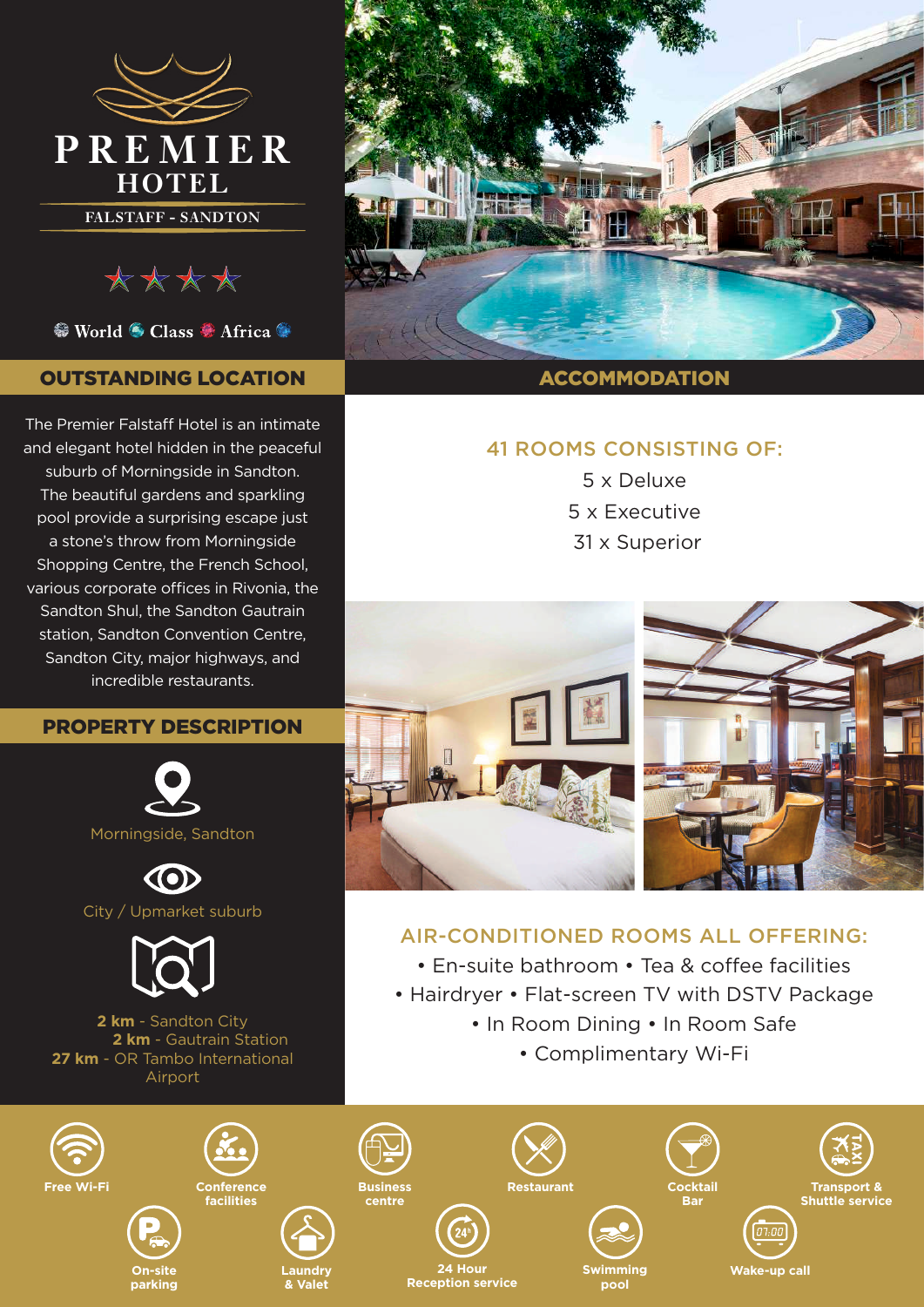

### LEISURE FACILITIES AND ATTRACTIONS

Premier Hotel Falstaff is located in Morningside, a suburb in Sandton, which provides access to everything Sandton offers – shopping, dining, sight-seeing, access to nearby gyms, golf courses and tennis and bowling clubs. Taxis and ubers are able to transfer guests easily and safely to any nearby attraction – whilst the hotels' shuttle service also provides transport around Sandton.

### CONFERENCE AND SPECIAL EVENT EXPERIENCES

Premier Hotel Falstaff's conference offering is well known for its efficient staff service and high standards of cleanliness. The hotel offers a boardroom and meeting room for up to 20 delegates with social distancing, or Falstaff guests may use the Premier Hotel Quatermain conferencing facilities. The Falstaff Bistro, Pub and Pool Terrace provide a decent backdrop for small meetings. The Premier Hotel Falstaff offers a 41-bedroom boutique hotel and is perfect for small conference groups or companies wishing to "own" their space.